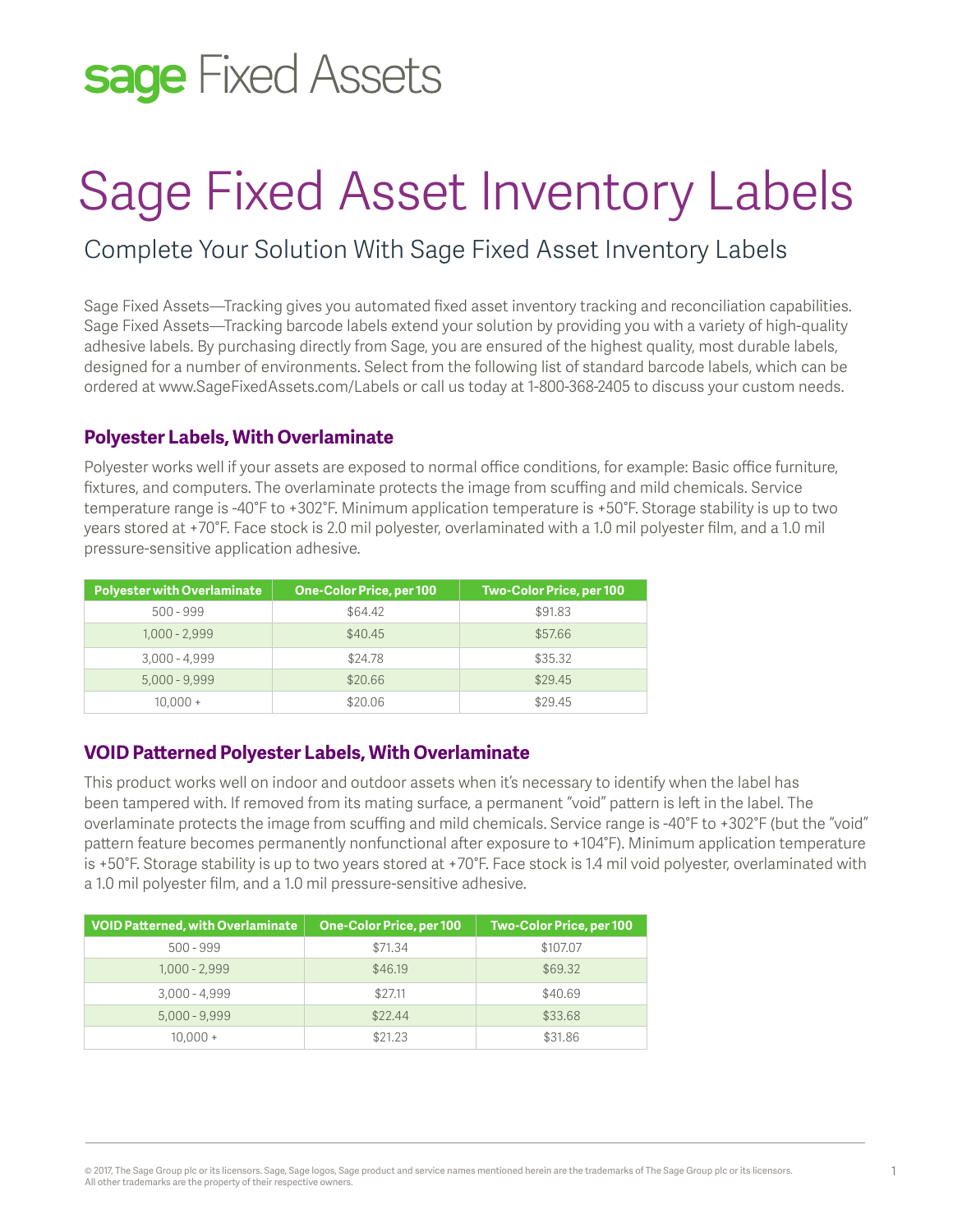#### **Matte Silver Polyester Labels, With Overlaminate**

The silver-colored face stock of this material is highly visible and makes graphics easier to read. This material stands up to normal office conditions. The overlaminate protects the image from scuffing and mild chemicals. Service range is -20°F to +302°F. Minimum application temperature is +50°F. Storage stability is up to two years stored at +70°F. Face stock is 2.0 mil gloss silver polyester, overlaminated with a 1.0 mil polyester film, and a 1.0 mil pressure-sensitive adhesive.

| <b>Matte Silver with Overlaminate</b> | One-Color Price, per 100 | Two-Color Price, per 100 |
|---------------------------------------|--------------------------|--------------------------|
| $500 - 999$                           | \$67.99                  | \$102.60                 |
| $1.000 - 2.999$                       | \$42.84                  | \$64.65                  |
| $3,000 - 4,999$                       | \$25.99                  | \$39.22                  |
| $5,000 - 9,999$                       | \$22.44                  | \$33.86                  |
| $10.000 +$                            | \$21.23                  | \$31.86                  |

#### **Foil Label**

Foil is our most durable and broadly used asset label material. The silver-colored face stock is highly visible and makes graphics easy to read. Foil also fractures if removed from its mating surface, which provides tamperevident features similar to destructible vinyl. Foil works well in almost any indoor or outdoor asset application (including industrial applications) where a label can be applied to a flat surface. Foil has excellent resistance to scuffing, cleaning solvents, most chemicals, and heat. Service range is - 40°F to +400°F. Outdoor exposure is up to 20 years. Face stock is 3.0 mil anodized aluminum, with a 5.0 mil application adhesive.

| Foil            | One-Color Price, per 100 | <b>Two-Color Price, per 100</b> |
|-----------------|--------------------------|---------------------------------|
| $500 - 999$     | \$117.24                 | \$233.32                        |
| $1,000 - 2,999$ | \$85.58                  | \$170.31                        |
| $3,000 - 4,999$ | \$66.85                  | \$133.04                        |
| $5,000 - 9,999$ | \$50.87                  | \$101.24                        |
| $10.000 +$      | \$48.49                  | \$96.50                         |

#### **Destructible Vinyl Labels**

Choose this product for indoor assets only, when a high level of security is needed. This material is made to fracture if tampered with. This product has low to moderate resistance to heat, scuffing, and chemicals. Service range is -40°F to +176°F. Minimum application temperature is +50°F. Storage stability is up to two years stored at +70°F. Face stock is a 2.0 mil vinyl laminated to a 1.0 mil pressure- sensitive adhesive

| Destructible vinyl | <b>One-Color Price, per 100</b> |  |  |
|--------------------|---------------------------------|--|--|
| $500 - 999$        | \$70.12                         |  |  |
| $1,000 - 2,999$    | \$43.88                         |  |  |
| $3,000 - 4,999$    | \$25.93                         |  |  |
| $5,000 - 9,999$    | \$21.23                         |  |  |
| $10.000 +$         | \$20.67                         |  |  |